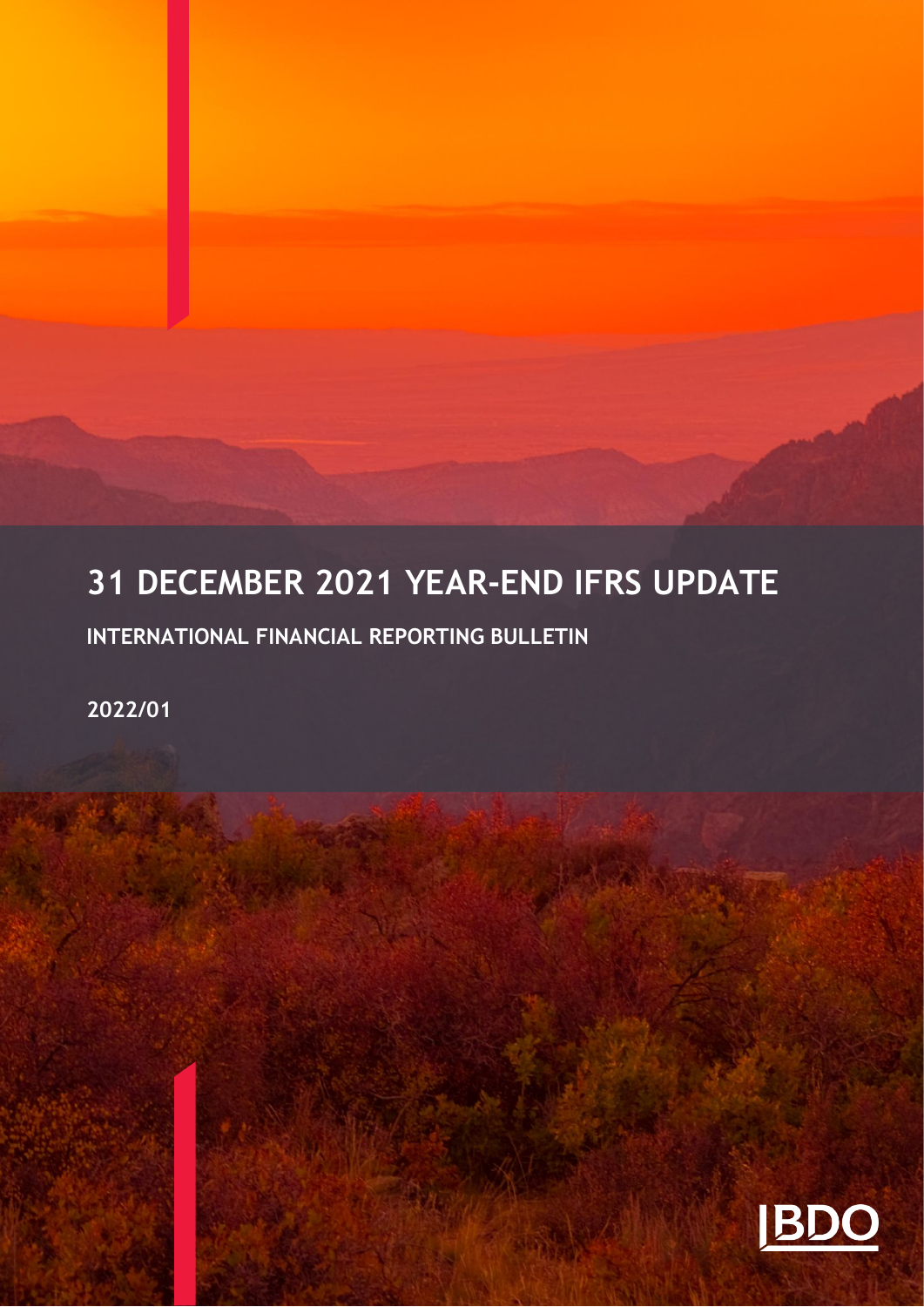## **BACKGROUND**

The International Accounting Standards Board (IASB) issued several exposure drafts and amendments to existing IFRS Accounting Standards (IFRS) during the year 2021. The amendments and proposed changes are of varying levels of complexity, with some relating to topics beyond accounting standards. With regards to sustainability reporting, a number of steps have been taken including the formation of the International Sustainability Standards Board (ISSB) by the IFRS Foundation.

This IFR Bulletin summarises the activities in standard setting as they relate to entities that apply IFRS. It also includes summaries of standards that have been issued but are not yet effective. Entities must prepare for the implementation of these new standards and amendments and prepare disclosures of these future changes and known or reasonably estimable information about how the financial statements will be affected in the period of initial application (IAS 8.30).

This IFR Bulletin also contains summaries of recent publications and resources issued by BDO, which may assist entities in preparing their financial statements in accordance with IFRS.

Information in this IFR Bulletin is current as of 31 December 2021. Although it is comprehensive, this summary is not exhaustive and does not include all standard setting activities of the IASB. For further information and guidance, please refer to BDO's Global [IFRS Micro-site.](https://www.bdo.global/en-gb/microsites/ifrs/ifrs-reporting)

#### **EXECUTIVE SUMMARY**

A number of amendments to IFRS are effective on 1 January 2021.

Additionally, several new IFRSs and amendments to existing IFRSs are effective  $f$ rom 2022 $\overline{2}$ -2023, including IFRS 17.

One significant development during the second half of the year had been the establishment of the International Sustainability Standards Board ('ISSB') by the IFRS Foundation including the release of two prototype sustainability standards on climate and general disclosure requirements.

## **STANDARDS AND AMENDMENTS MANDATORILY EFFECTIVE FROM 1 JANUARY 2021**

| <b>IFRS</b>                                                                               | <b>SUMMARY</b>                                                                                                                                                                                                                                                                                                                                                                                                                                                                                                                                                                                                                                                                                                                                                                                                    | <b>MORE INFORMATION</b>                                                                                                                                                 |
|-------------------------------------------------------------------------------------------|-------------------------------------------------------------------------------------------------------------------------------------------------------------------------------------------------------------------------------------------------------------------------------------------------------------------------------------------------------------------------------------------------------------------------------------------------------------------------------------------------------------------------------------------------------------------------------------------------------------------------------------------------------------------------------------------------------------------------------------------------------------------------------------------------------------------|-------------------------------------------------------------------------------------------------------------------------------------------------------------------------|
| <b>IBOR Reform and its</b><br><b>Effects on Financial</b><br>Reporting - Phase 2          | In August 2020, the IASB issued amendments to IFRS 9, IAS 39, IFRS 7, IFRS<br>4 and IFRS 16. These amendments complement those made in 2019 ('IBOR<br>- phase 1') and focus on the effects on entities when an existing interest<br>rate benchmark is replaced with a new benchmark rate as a result of the<br>reform.                                                                                                                                                                                                                                                                                                                                                                                                                                                                                            | <b>IASB</b> article                                                                                                                                                     |
| Covid-19-Related Rent<br>Concessions beyond 30<br>June 2021<br>(Amendments to IFRS<br>16) | In May 2020, the IASB issued an amendment to IFRS 16 COVID-19 Related<br>Rent Concessions. This amendment provided a practical expedient in<br>accounting for reduction in lease payments on account of COVID-19. The<br>2020 practical expedient was available for reductions in lease payments<br>affecting only payments originally due on or before 30 June 2021.<br>On 31 March 2021, the IASB issued the amendment 'COVID 19-Related Rent<br>Concessions beyond 30 June 2021', which extended the eligibility period<br>for the practical expedient from 30 June 2021 to 30 June 2022. This<br>amendment is effective for annual reporting periods beginning on or after<br>1 April 2021. Earlier application is permitted, including in financial<br>statements not authorised for issue at 31 March 2021. | <b>IFRB 2021/08 COVID-19</b><br><b>Covid-19-Related Rent</b><br><b>Concessions beyond 30 June</b><br>2021: Extension of Practical<br><b>Expedient (Additional FAQs)</b> |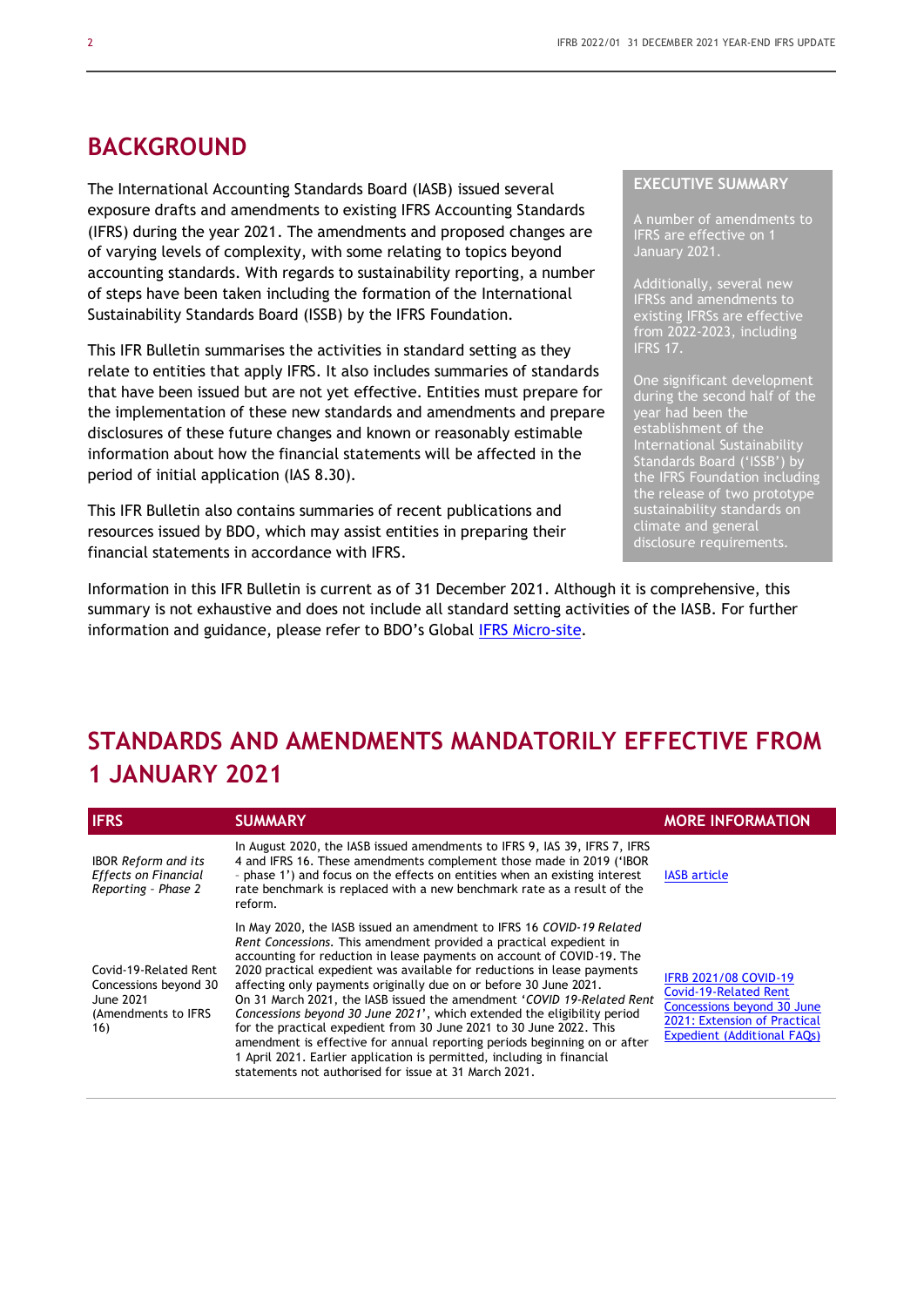# **STANDARDS AND AMENDMENTS MANDATORILY EFFECTIVE FROM 1 JANUARY 2022**

| <b>IFRS</b>                                                                                                                                    | <b>SUMMARY</b>                                                                                                                                                                                                                                                                                                                                                                                                            | <b>MORE INFORMATION</b>      |
|------------------------------------------------------------------------------------------------------------------------------------------------|---------------------------------------------------------------------------------------------------------------------------------------------------------------------------------------------------------------------------------------------------------------------------------------------------------------------------------------------------------------------------------------------------------------------------|------------------------------|
| Annual Improvements<br>to IFRS: 2018-2020<br>Cycle                                                                                             | In May 2020, the IASB issued minor amendments to IFRS 1 First-time<br>Adoption of International Financial Reporting Standards, IFRS 9 Financial<br>Instruments, IAS 41 Agriculture and the Illustrative Examples<br>accompanying IFRS 16 Leases.                                                                                                                                                                          | <b>BDO E-learning course</b> |
| Conceptual Framework<br>for Financial Reporting<br>(Amendments to IFRS 3)                                                                      | In May 2020, the IASB issued amendments to IFRS 3, which update a<br>reference to the Conceptual Framework for Financial Reporting without<br>changing the accounting requirements for business combinations. The<br>amendments are effective for annual reporting periods beginning on or<br>after 1 January 2022. Earlier application is permitted.                                                                     | <b>BDO E-learning course</b> |
| IAS 37 Provisions,<br>Contingent Liabilities<br>and Contingent Assets<br>(Amendment - Onerous<br>Contracts - Cost of<br>Fulfilling a Contract) | In May 2020, the IASB issued amendments to IAS 37, which specify the<br>costs a company includes when assessing whether a contract will be loss-<br>making and is therefore recognised as an onerous contract. These<br>amendments are expected to result in more contracts being accounted for<br>as onerous contracts because they increase the scope of costs that are<br>included in the onerous contract assessment. | <b>BDO E-learning course</b> |
| IAS 16 Property, Plant<br>and Equipment<br>(Amendment - Proceeds<br>before Intended Use)                                                       | In May 2020, the IASB issued amendments to IAS 16, which prohibit a<br>company from deducting amounts received from selling items produced<br>while the company is preparing the asset for its intended use from the<br>cost of property, plant and equipment. Instead, a company will recognise<br>such sales proceeds and any related costs in profit or loss.                                                          | <b>BDO E-learning course</b> |

# **STANDARDS AND AMENDMENTS MANDATORILY EFFECTIVE FROM 1 JANUARY 2023**

| <b>IFRS</b>                                                                                                   | <b>SUMMARY</b>                                                                                                                                                                                                                                                                                                                                                                                                                                                                      | <b>MORE INFORMATION</b>                                    |
|---------------------------------------------------------------------------------------------------------------|-------------------------------------------------------------------------------------------------------------------------------------------------------------------------------------------------------------------------------------------------------------------------------------------------------------------------------------------------------------------------------------------------------------------------------------------------------------------------------------|------------------------------------------------------------|
| <b>IFRS 17 Insurance</b><br>Contracts                                                                         | IFRS 17 introduces an internationally consistent approach to the<br>accounting for insurance contracts. Prior to IFRS 17, significant diversity<br>has existed worldwide relating to the accounting for and disclosure of<br>insurance contracts, with IFRS 4 permitting many previous (non-IFRS)<br>accounting approaches to continue to be followed. IFRS 17 will result in<br>significant changes for many insurers, requiring adjustments to existing<br>systems and processes. | <b>IFRS 17 At a Glance</b><br><b>IASB</b> article          |
|                                                                                                               | In December 2021, the IASB amended IFRS 17 to add a transition option to<br>address possible accounting mismatches between financial assets and<br>insurance contract liabilities in the comparative information presented on<br>initial application of IFRS 17 and IFRS 9 therefore improving the usefulness<br>of comparative information for users of financial statements.                                                                                                      |                                                            |
| IAS 1 Presentation of                                                                                         | In January 2020, the IASB issued amendments to IAS 1, which clarify how<br>an entity classifies liabilities as current or non-current. The amendments<br>initially had an effective date of 1 January 2022, however, in July 2020<br>this was deferred until 1 January 2023 as a result of the COVID-19<br>pandemic. An exposure draft issued in November 2021 proposes to defer<br>the effective date further (see the final paragraph of this section).                           |                                                            |
| <b>Financial Statements</b><br>(Amendment -<br>Classification of<br>Liabilities as Current or<br>Non-Current) | These amendments are expected to have a significant impact on many<br>entities, with more liabilities being classified as current, particularly those<br>with covenants relating to borrowings.                                                                                                                                                                                                                                                                                     | December 2020 IFRIC update<br><b>BDO E-learning course</b> |
|                                                                                                               | In response to feedback and enquiries from stakeholders, in December<br>2020, the IFRS Interpretations Committee (the Committee) issued a<br>tentative agenda decision, which analysed the applicability of the<br>amendments to three scenarios. However, due to the feedback received<br>and various concerns raised about the outcome of applying the<br>amendment, the Committee did not finalise the tentative agenda decision<br>and referred the matter to the IASB.         | <b>IASB Staff Paper</b>                                    |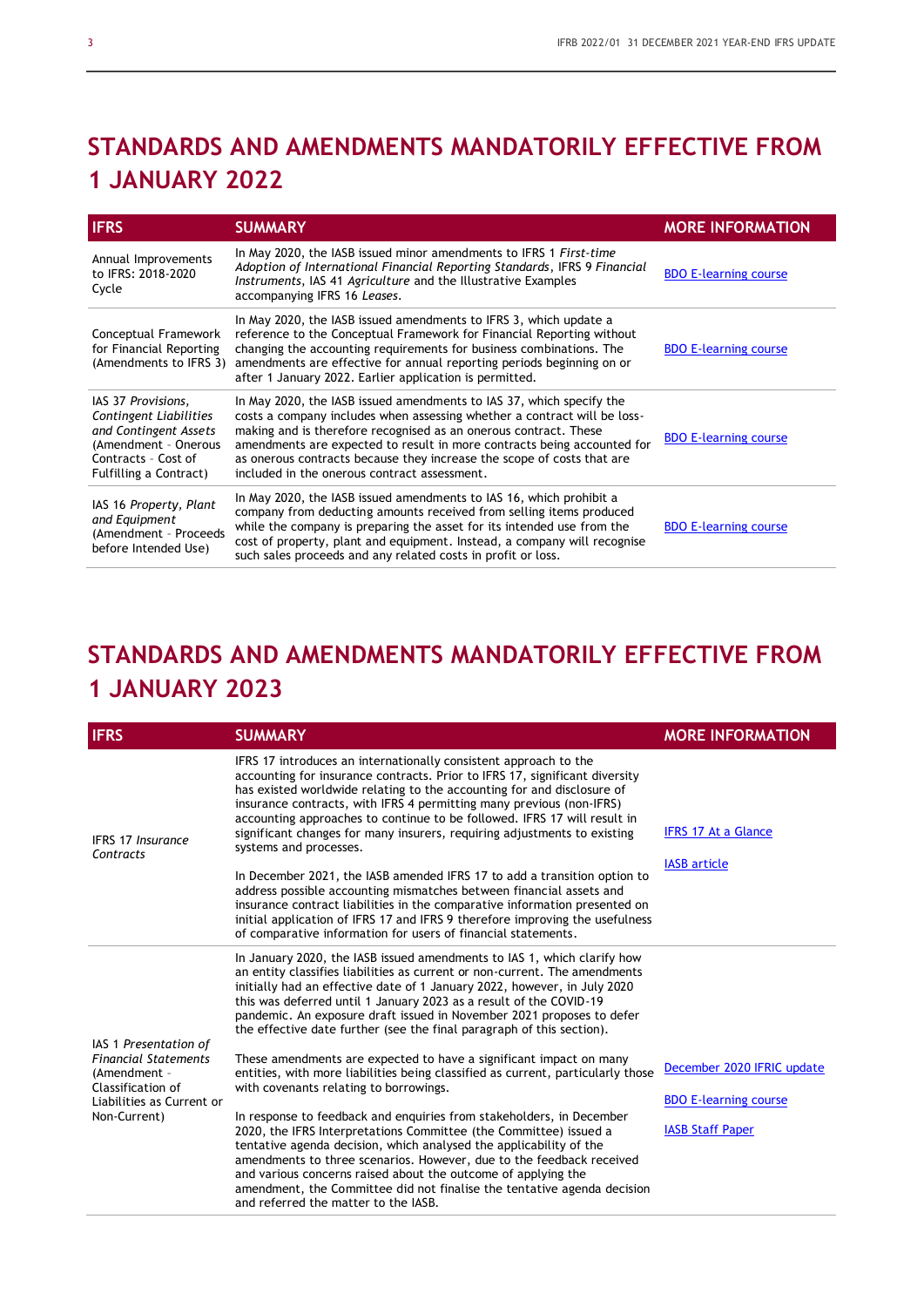| <b>IFRS</b>                                                                                                                | <b>SUMMARY</b>                                                                                                                                                                                                                                                                                                                                                                                                                                                                                                                                                                                                                                                  | <b>MORE INFORMATION</b>                                                                                                                                    |
|----------------------------------------------------------------------------------------------------------------------------|-----------------------------------------------------------------------------------------------------------------------------------------------------------------------------------------------------------------------------------------------------------------------------------------------------------------------------------------------------------------------------------------------------------------------------------------------------------------------------------------------------------------------------------------------------------------------------------------------------------------------------------------------------------------|------------------------------------------------------------------------------------------------------------------------------------------------------------|
|                                                                                                                            | The IASB, at its meeting held in June 2021, tentatively decided to amend<br>the requirements in IAS 1 with respect to the classification of liabilities<br>subject to conditions and disclosure of information about such conditions<br>and to defer the effective date of the 2020 amendment by at least one<br>year to annual reporting periods beginning no earlier than on or after 1<br>January 2024.                                                                                                                                                                                                                                                      |                                                                                                                                                            |
|                                                                                                                            | In November 2021, the IASB issued an exposure draft to modify the 2020<br>amendments - Non-Current Liabilities with Covenants. This exposure draft<br>aims to address the concerns raised by stakeholders. For more<br>information, see 'Maintenance Projects' section below for information on<br>the exposure draft.                                                                                                                                                                                                                                                                                                                                          | IFRB 2021/13 IASB Issues<br><b>Exposure Draft to Amend IAS</b><br>1 - Non-Current Liabilities<br>with Covenants                                            |
| Disclosure of<br><b>Accounting Policies</b><br>(Amendment to IAS 1<br>and IFRS Practice<br>Statement 2)                    | In February 2021, the IASB issued amendments to IAS 1, which change the<br>disclosure requirements with respect to accounting policies from<br>'significant accounting policies' to 'material accounting policy<br>information'. The amendments provide guidance on when accounting<br>policy information is likely to be considered material. The amendments to<br>IAS 1 are effective for annual reporting periods beginning on or after 1<br>January 2023, with earlier application permitted. As IFRS Practice<br>Statements are non-mandatory guidance, no mandatory effective date has<br>been specified for the amendments to IFRS Practice Statement 2. | IFRB 2021/07 IASB issues<br>amendments to IAS 1, IAS 8<br>and IFRS Practice Statement<br>$\overline{2}$                                                    |
| Definition of<br><b>Accounting Estimates</b><br>(Amendment to IAS 8)                                                       | In February 2021, the IASB issued amendments to IAS 8, which added the<br>definition of Accounting Estimates in IAS 8. The amendments also clarified<br>that the effects of a change in an input or measurement technique are<br>changes in accounting estimates, unless resulting from correction of prior<br>period errors.                                                                                                                                                                                                                                                                                                                                   | IFRB 2021/07 IASB issues<br>amendments to IAS 1, IAS 8<br>and IFRS Practice Statement<br>$\overline{2}$                                                    |
| Deferred Tax related to<br><b>Assets and Liabilities</b><br>arising from a Single<br>Transaction<br>(Amendments to IAS 12) | In May 2021, the IASB issued amendments to IAS 12, which clarify whether<br>the initial recognition exemption applies to certain transactions that result<br>in both an asset and a liability being recognised simultaneously (e.g. a<br>lease in the scope of IFRS 16). The amendments introduce an additional<br>criterion for the initial recognition exemption under IAS 12.15, whereby<br>the exemption does not apply to the initial recognition of an asset or<br>liability which at the time of the transaction, gives rise to equal taxable<br>and deductible temporary differences.                                                                   | IFRB 2021/10 IASB issues<br>amendments to IAS 12 -<br><b>Deferred Tax Related to</b><br><b>Assets and Liabilities Arising</b><br>from a Single Transaction |

## **IASB ACTIVITIES**

**New IFRSs and Amendments Issued in 2021**

The following is a list of new IFRSs and amendments issued to existing IFRS standards during 2021. A description of each item is included in the earlier section, organised by the effective date of each IFRS and amendment.

| <b>IFRS</b>                                                                                                | <b>MORE INFORMATION</b>                                                                                                                |
|------------------------------------------------------------------------------------------------------------|----------------------------------------------------------------------------------------------------------------------------------------|
|                                                                                                            | <b>IASB</b> article                                                                                                                    |
| Initial application of IFRS 17 and IFRS 9 - Comparative Information<br>(Amendments to IFRS 17)             | Exposure Draft: Initial Application of IFRS 17 and<br><b>IFRS 9-Comparative Information</b>                                            |
|                                                                                                            | BDO comment letter on exposure draft                                                                                                   |
| Disclosure of Accounting Policies (Amendment to IAS 1 and IFRS Practice<br>Statement 2)                    | IFRB 2021/07 IASB issues amendments to IAS 1,<br>IAS 8 and IFRS Practice Statement 2                                                   |
| Definition of Accounting Estimates (Amendment to IAS 8)                                                    | IFRB 2021/07 IASB issues amendments to IAS 1,<br>IAS 8 and IFRS Practice Statement 2                                                   |
| Covid-19-Related Rent Concessions beyond 30 June 2021<br>(Amendments to IFRS 16)                           | IFRB 2021/08 COVID-19 Covid-19-Related Rent<br>Concessions beyond 30 June 2021: Extension of<br>Practical Expedient (Additional FAQs)  |
| Deferred Tax related to Assets and Liabilities arising from a Single Transaction<br>(Amendments to IAS 12) | IFRB 2021/10 IASB issues amendments to IAS 12 -<br>Deferred Tax Related to Assets and Liabilities<br>Arising from a Single Transaction |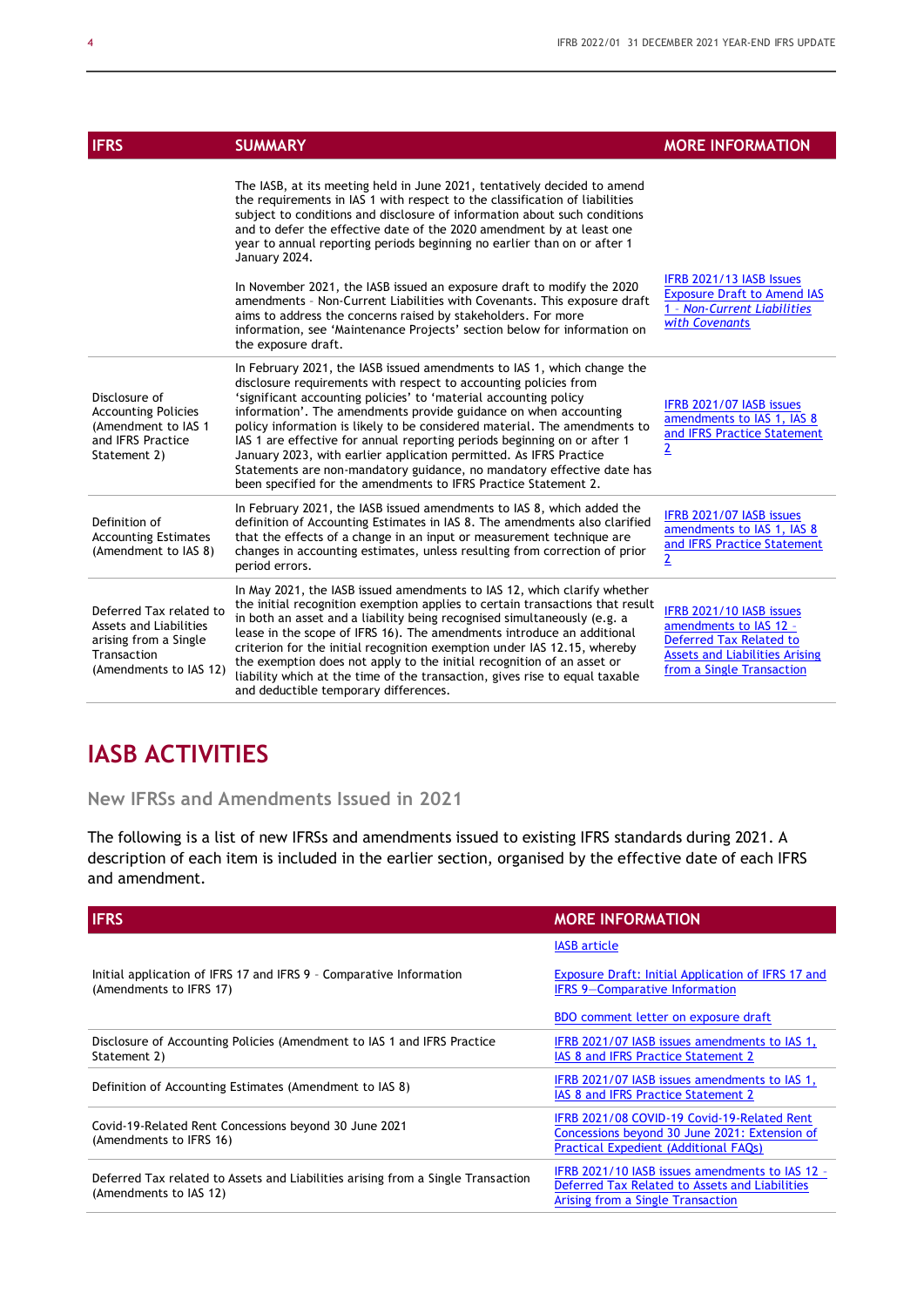## Standard-setting Projects

The following is a list and brief description of standard-setting projects ongoing in 2021, which may eventually lead to the publication of new IFRSs or significant amendments to existing IFRSs.

| <b>PROJECT</b>                                                                                 | <b>SUMMARY</b>                                                                                                                                                                                                                                                                                                                                                                                                                                                                                                                                                                                                                                                                                                                                                                                                                                                                                                                                                         | <b>MORE INFORMATION</b>                                                                                                                                                                                      |
|------------------------------------------------------------------------------------------------|------------------------------------------------------------------------------------------------------------------------------------------------------------------------------------------------------------------------------------------------------------------------------------------------------------------------------------------------------------------------------------------------------------------------------------------------------------------------------------------------------------------------------------------------------------------------------------------------------------------------------------------------------------------------------------------------------------------------------------------------------------------------------------------------------------------------------------------------------------------------------------------------------------------------------------------------------------------------|--------------------------------------------------------------------------------------------------------------------------------------------------------------------------------------------------------------|
| Disclosure Initiative -<br>Subsidiaries that are<br><b>SMEs</b>                                | The IASB is developing a reduced disclosure regime to be applied on a<br>voluntary basis for subsidiaries that are SMEs but apply IFRS (e.g. a<br>subsidiary of a public company that must also prepare financial statements<br>for local purposes). In July 2021, the IASB published the Exposure Draft<br>Subsidiaries without Public Accountability: Disclosures. Comments on the<br>Exposure Draft are requested by 31 January 2022.                                                                                                                                                                                                                                                                                                                                                                                                                                                                                                                               | <b>IASB</b> project page<br>IFRB 2021/12 IASB publishes<br><b>Exposure Draft - Subsidiaries</b><br>without Public<br><b>Accountability: Disclosures</b>                                                      |
| Disclosure Initiative -<br><b>Targeted Standards-</b><br>level Review of<br><b>Disclosures</b> | In March 2018 the IASB decided to pursue a project to perform a targeted<br>standards-level review of disclosure requirements. In March 2021, the IASB<br>published the Exposure Draft Disclosure Requirements in IFRS Standards-A<br>Pilot Approach. The Exposure Draft sets out a proposed new approach to<br>developing and drafting disclosure requirements in IFRS Standards as well<br>as new disclosure requirements for IFRS 13 Fair Value Measurement and<br>IAS 19 Employee Benefits in accordance with the proposed approach.<br>Comment requests on the Exposure Draft were due on 12 January 2022.                                                                                                                                                                                                                                                                                                                                                        | <b>IASB</b> project page<br>IFRB 2021/09 IASB publishes<br><b>Exposure Draft - Disclosure</b><br><b>Requirements in IFRS</b><br><b>Standards - A Pilot Approach</b>                                          |
| Management<br>Commentary                                                                       | Management commentary is a narrative report that complements financial<br>statements and is required in many jurisdictions by regulators. Alternative<br>terms include management discussion and analysis ('MD&A'), strategic<br>report, annual report, etc. In May 2021, the IASB published the Exposure<br>Draft Management Commentary, which sets out the Board's proposals for<br>a comprehensive new framework for preparing management<br>commentary. The proposed framework sets out disclosure objectives for<br>information about the company's business model, strategy, resources and<br>relationships, risks, external environment and financial performance and<br>position. The proposed framework would replace IFRS Practice Statement<br>1 Management Commentary. Comments on the Exposure Draft were due<br>on 23 November 2021.                                                                                                                     | <b>IASB</b> project page<br><b>BDO</b> comment letter on<br><b>Exposure Draft</b>                                                                                                                            |
| Primary Financial<br><b>Statements</b>                                                         | In December 2019, the IASB published an Exposure Draft, General<br>Presentation and Disclosures. This Exposure Draft proposes replacing IAS 1<br>with a new standard, which would incorporate many aspects of IAS 1<br>without substantial changes, while introducing significant changes to<br>certain requirements. These include the classification of items of income<br>and expense into categories in the statement of comprehensive income,<br>the requirement to disclose management performance measures ('MPMs')<br>in the financial statements with reconciliations to figures in the financial<br>statements as well as other changes. The Exposure Draft's comment<br>period ended on 30 September 2020. The IASB discussed the feedback on<br>the Exposure Draft in December 2020 and January 2021. Since April 2021,<br>the IASB have begun redeliberation on the proposals in the exposure draft<br>and their redeliberations will continue into 2022. | <b>IASB</b> project page<br><b>BDO</b> comment letter on<br><b>Exposure Draft</b>                                                                                                                            |
| Rate-Regulated<br>Activities                                                                   | The IASB is exploring a project to develop an accounting model that will<br>require rate-regulated companies to provide information about their<br>incremental rights to add amounts and incremental obligations to deduct<br>amounts, in determining the future rates to be charged to customers as a<br>result of goods or services already supplies. An example of such operations<br>includes many public utilities. In January 2021, the IASB published the<br>Exposure Draft Regulatory Assets and Regulatory Liabilities, which<br>proposes the requirement to recognise regulatory assets and regulatory<br>liabilities in the balance sheet, and related regulatory income and<br>regulatory expense in the income statement. Comments on the Exposure<br>Draft were due on 30 July 2021.                                                                                                                                                                     | <b>IASB</b> project page<br>IFRB 2021/04 IASB publishes<br><b>Exposure Draft - Regulatory</b><br><b>Assets and Regulatory</b><br><b>Liabilities</b><br><b>BDO</b> comment letter on<br><b>Exposure Draft</b> |
| <b>Financial Instruments</b><br>with Characteristics of<br>Equity                              | This project aims to improve the information provided by companies by<br>making clarifying amendments to IAS 32, which entities apply in<br>determining whether instruments should be classified as equity or<br>financial liabilities. The IASB expects to issue an exposure draft in 2022.                                                                                                                                                                                                                                                                                                                                                                                                                                                                                                                                                                                                                                                                           | <b>IASB</b> project page                                                                                                                                                                                     |
| Second Comprehensive<br>Review of the IFRS for<br><b>SMEs Standard</b>                         | The IFRS for SMEs have not been amended since 2015, with changes made<br>at that time being effective for annual periods beginning on or after 1<br>January 2017. Since then, significant new IFRSs have become effective<br>(e.g. IFRS 9, 15, 16, etc.) for full IFRS, which has increased the recognition IASB project page<br>and measurement differences between full IFRS and the IFRS for SMEs. As<br>part of the second comprehensive review of the IFRS for SMEs Standard,<br>the IASB published a Request for Information (RFI) to seek views on                                                                                                                                                                                                                                                                                                                                                                                                              |                                                                                                                                                                                                              |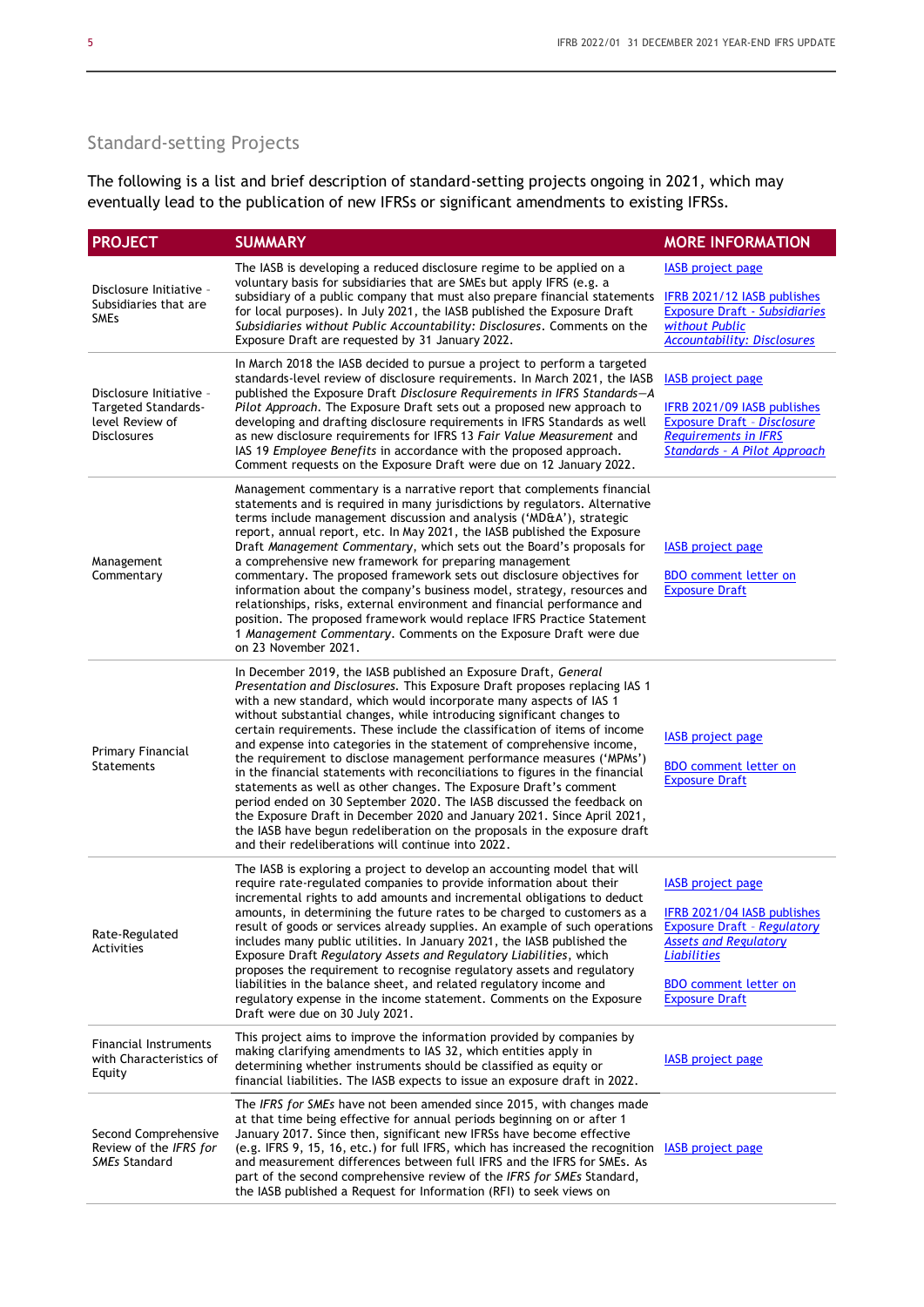| <b>PROJECT</b> | <b>SUMMARY</b>                                                     | <b>MORE INFORMATION</b> |
|----------------|--------------------------------------------------------------------|-------------------------|
|                | whether and how to align the IFRS for SMEs Standard with full IFRS |                         |

Standards. The IASB expects to issue an exposure draft in 2022.

#### **Maintenance Projects**

The following is a list and brief description of maintenance projects ongoing in 2021, which are generally targeted or narrow-scope amendments to existing IFRS standards. The IASB has many maintenance projects ongoing and this is only a summary of some of the most significant projects. A complete list may be accessed [here.](https://www.ifrs.org/projects/work-plan/)

| <b>PROJECT</b>                                                           | <b>SUMMARY</b>                                                                                                                                                                                                                                                                                                                                                                                                                                                                                                                                                                                                                                                                                                                                                                                                                                                                                                                                                                                                          | <b>MORE INFORMATION</b>                                                                                                                                                   |
|--------------------------------------------------------------------------|-------------------------------------------------------------------------------------------------------------------------------------------------------------------------------------------------------------------------------------------------------------------------------------------------------------------------------------------------------------------------------------------------------------------------------------------------------------------------------------------------------------------------------------------------------------------------------------------------------------------------------------------------------------------------------------------------------------------------------------------------------------------------------------------------------------------------------------------------------------------------------------------------------------------------------------------------------------------------------------------------------------------------|---------------------------------------------------------------------------------------------------------------------------------------------------------------------------|
| Lease Liability in a Sale<br>and Leaseback<br>(Amendments to IFRS<br>16) | Following an IFRS Interpretations Committee agenda decision in June<br>2020, the IASB has proposed amendments to IFRS 16, which introduce new<br>requirements for the initial recognition and subsequent measurement of<br>lease liabilities in a sale and leaseback transaction when the lease<br>payments include variable payments not based on an index or rate. The<br>IASB published an exposure draft in December 2020 with the comment<br>period closing on 29 March 2021. At its May 2021 meeting, the IASB<br>considered the feedback received on the Exposure Draft. At its<br>September 2021 meeting, the IFRS Interpretations Committee discussed<br>the project and provided advice on the project's direction considering<br>that feedback.<br>At its December 2021 meeting, the IASB tentatively decided the project's<br>direction, which will be to issue an amendment to IFRS 16. The<br>amendment will confirm some of the proposals included in the original<br>exposure draft, with some changes. | <b>IASB</b> project page<br><b>BDO</b> comment letter on<br>exposure draft                                                                                                |
| Availability of a Refund<br>(Amendments to IFRIC<br>14)                  | In some circumstances, an entity with a defined benefit plan can recognise<br>an asset if the plan has a surplus. The recognition and measurement of<br>that asset depends on whether any economic benefits from the plan are<br>available to the entity.<br>In June 2015, the IASB published an Exposure Draft proposing amendments<br>to IFRIC 14 IAS 19–The Limit on a Defined Benefit Asset, Minimum<br>Funding Requirements and their Interaction. The proposed amendments<br>addressed whether other parties' power to enhance benefits for plan<br>members or wind up a plan affects the availability of a refund. However,<br>the IASB decided not to finalise the proposed amendments to IFRIC 14. The<br>IASB will consider the project's direction at a future meeting.                                                                                                                                                                                                                                      | <b>IASB</b> project page                                                                                                                                                  |
| Lack of Exchangeability<br>(Amendments to IAS 21)                        | At present, IAS 21 does not set out the exchange rate to be used when<br>there is lack of exchangeability between two currencies e.g. when a<br>currency cannot be converted into a foreign currency. In April 2021, the<br>IASB published the Exposure Draft Lack of Exchangeability, which proposes<br>amendments to IAS 21. The proposed amendments seek to help entities<br>identify when a lack of exchangeability exists and to clarify the accounting<br>to be applied in such cases. Comments on the Exposure Draft were due on<br>1 September 2021. The IASB will analyse feedback received in January<br>2022.                                                                                                                                                                                                                                                                                                                                                                                                | IASB project page<br><b>BDO</b> comment letter on<br><b>Exposure Draft</b>                                                                                                |
| Non-current Liabilities<br>with Covenants<br>(Amendments to IAS 1)       | As explained in section 'Standards and Amendments Mandatorily effective<br>from 1 January 2023', the IASB, at its June 2021 meeting, tentatively<br>decided to amend the requirements in IAS 1 with respect to the<br>classification of liabilities subject to conditions and disclosure of<br>information about such conditions.<br>The IASB tentatively decided to amend the IAS 1 as follows:<br>IAS 1 would specify that if the right to defer settlement for at least<br>twelve months is subject to an entity complying with conditions after<br>the reporting period, then those conditions do not affect whether the<br>right to defer settlement exists at the end of the reporting period<br>(the reporting date) for the purposes of classifying a liability as<br>current or non-current.<br>IAS 1 would require that an entity presents separately, in its<br>statement of financial position, 'non-current liabilities subject to<br>conditions' and disclose information about whether the entity would  | <b>IASB Staff Paper</b><br><b>IASB Update June 2021</b><br>IFRB 2021/13 IASB issues<br><b>Exposure Draft to amend IAS</b><br>1- Non-current Liabilities<br>with Covenants |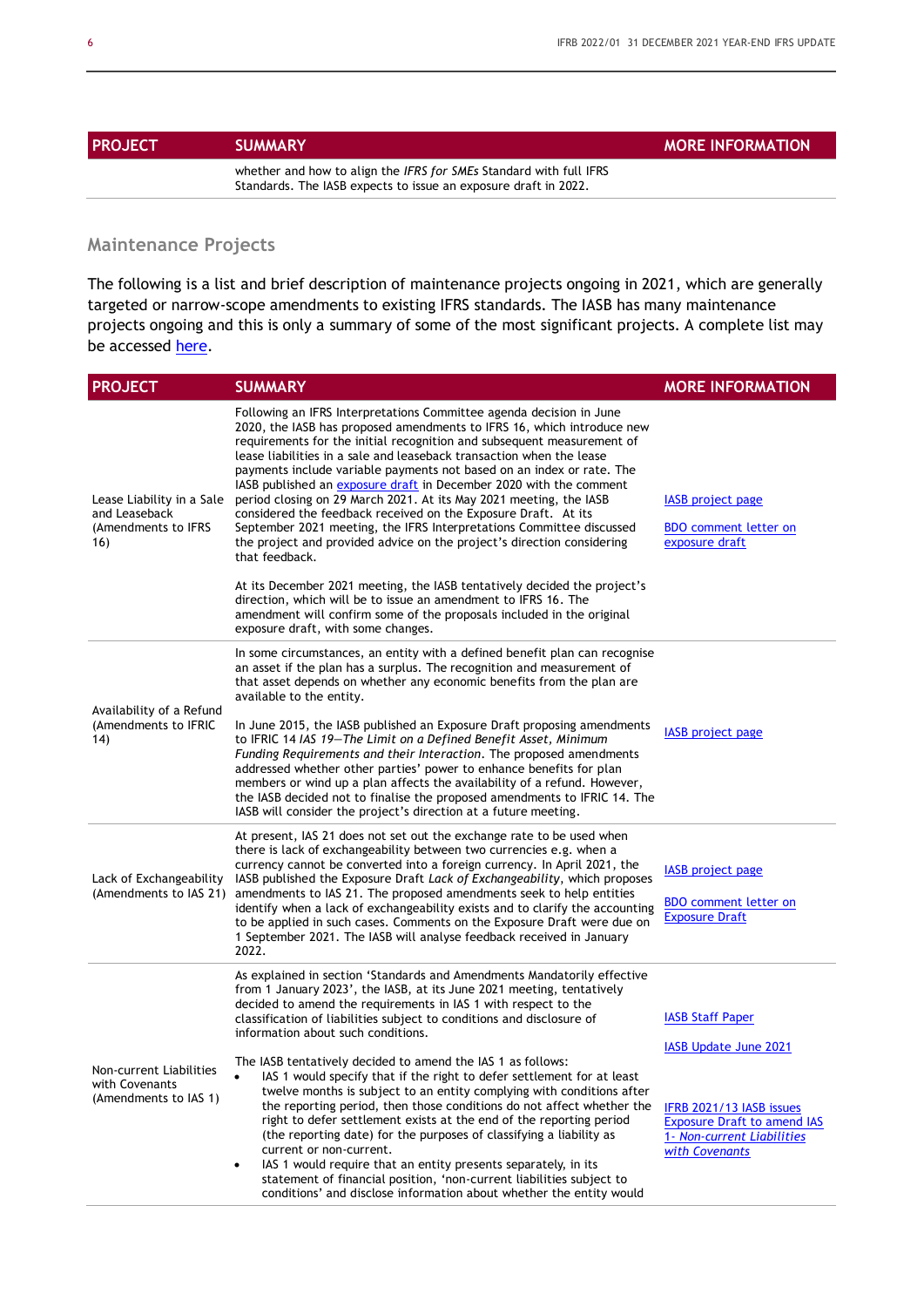| <b>PROJECT</b>                   | <b>SUMMARY</b>                                                                                                                                                                                                                                                                                                                                                                                                                                                                                                                                                                                                         | <b>MORE INFORMATION</b>                                                                                            |
|----------------------------------|------------------------------------------------------------------------------------------------------------------------------------------------------------------------------------------------------------------------------------------------------------------------------------------------------------------------------------------------------------------------------------------------------------------------------------------------------------------------------------------------------------------------------------------------------------------------------------------------------------------------|--------------------------------------------------------------------------------------------------------------------|
|                                  | comply with conditions subject to testing in the next 12 months as at<br>the reporting date.                                                                                                                                                                                                                                                                                                                                                                                                                                                                                                                           |                                                                                                                    |
|                                  | In November 2021, the IASB published the Exposure Draft Non-current<br>Liabilities with Covenants (proposed amendments to IAS 1). The Exposure<br>Draft aims to improve the information an entity provides when its right to<br>defer settlement of a liability for at least twelve months is subject to<br>compliance with conditions, in addition to addressing concerns about the<br>classification of such a liability as current or non-current. The Exposure<br>Draft is open for comments until 21 March 2022.                                                                                                  |                                                                                                                    |
|                                  | The IFRS Interpretations Committee issued an agenda decision Supply<br>Chain Financing Arrangements - Reverse Factoring in December 2020. The<br>agenda decision was in response to a submission from a credit rating<br>agency on presentation and disclosure requirements related to supply<br>chain financing arrangements.                                                                                                                                                                                                                                                                                         |                                                                                                                    |
| Supplier Finance<br>Arrangements | In the submission, the credit rating agency noted that fewer than 5% of<br>the entities it rates disclose information about the use of supply chain<br>finance arrangements and yet reports on the use of such arrangements<br>would imply that a much higher percentage of entities are using these<br>arrangements. Other investors and analysts, in comment letters<br>responding to the tentative agenda decision and during outreach, also<br>noted the lack of information in financial statements about supply chain<br>finance arrangements and the need for further information to perform<br>their analyses. | <b>IASB Staff Paper</b><br>IASB Update June 2021<br><b>Exposure Draft: Supplier</b><br><b>Finance Arrangements</b> |
|                                  | In response, during its June 2021 meeting, the IASB tentatively decided to<br>undertake the recommended narrow-scope standard setting project.                                                                                                                                                                                                                                                                                                                                                                                                                                                                         |                                                                                                                    |
|                                  | In November 2021, the IASB published the Exposure Draft Supplier Finance<br>Arrangements that proposes to amend IAS 7 Statement of Cash Flows and<br><b>IFRS 7 Financial Instruments: Disclosures to introduce new disclosure</b><br>requirements relating to supplier finance arrangements. The Exposure<br>Draft is open for comments until 28 March 2022.                                                                                                                                                                                                                                                           |                                                                                                                    |

### **Research Projects**

The following is a list and brief description of research projects ongoing in 2021, which are projects in the early stage before the IASB develops a new IFRS standard or an amendment. It is during the research stage that many significant and fundamental decisions are made about standard setting. The IASB has many research projects ongoing, and this is only a summary of some of the most significant projects. A complete list may be accessed [here.](https://www.ifrs.org/projects/work-plan/)

| <b>PROJECT</b>                                                                    | <b>SUMMARY</b>                                                                                                                                                                                                                                                                                                                                                                                                                                                                                                                                                                                                                                                                                                                                                                | <b>MORE INFORMATION</b>  |
|-----------------------------------------------------------------------------------|-------------------------------------------------------------------------------------------------------------------------------------------------------------------------------------------------------------------------------------------------------------------------------------------------------------------------------------------------------------------------------------------------------------------------------------------------------------------------------------------------------------------------------------------------------------------------------------------------------------------------------------------------------------------------------------------------------------------------------------------------------------------------------|--------------------------|
| Discussion Paper: Business Combinations -<br>Disclosures, Goodwill and Impairment | Business combinations are significant<br>transactions, which often given rise to<br>material amounts of goodwill. IFRS's<br>current 'impairment only' model for<br>goodwill has been in place since 2004.<br>This discussion paper explores how the<br>IASB might improve the requirements for<br>goodwill and impairment, including<br>whether an alternative accounting model<br>should be considered (e.g. amortising<br>goodwill), improved disclosures and<br>simplifications to the impairment test.<br>The discussion paper was open for public<br>comment until 31 December 2020. The<br>IASB discussed the feedback on the<br>discussion paper in its April 2021 meeting.<br>The IASB expects to decide on the<br>project's direction in the second half of<br>2022. | <b>IASB</b> project page |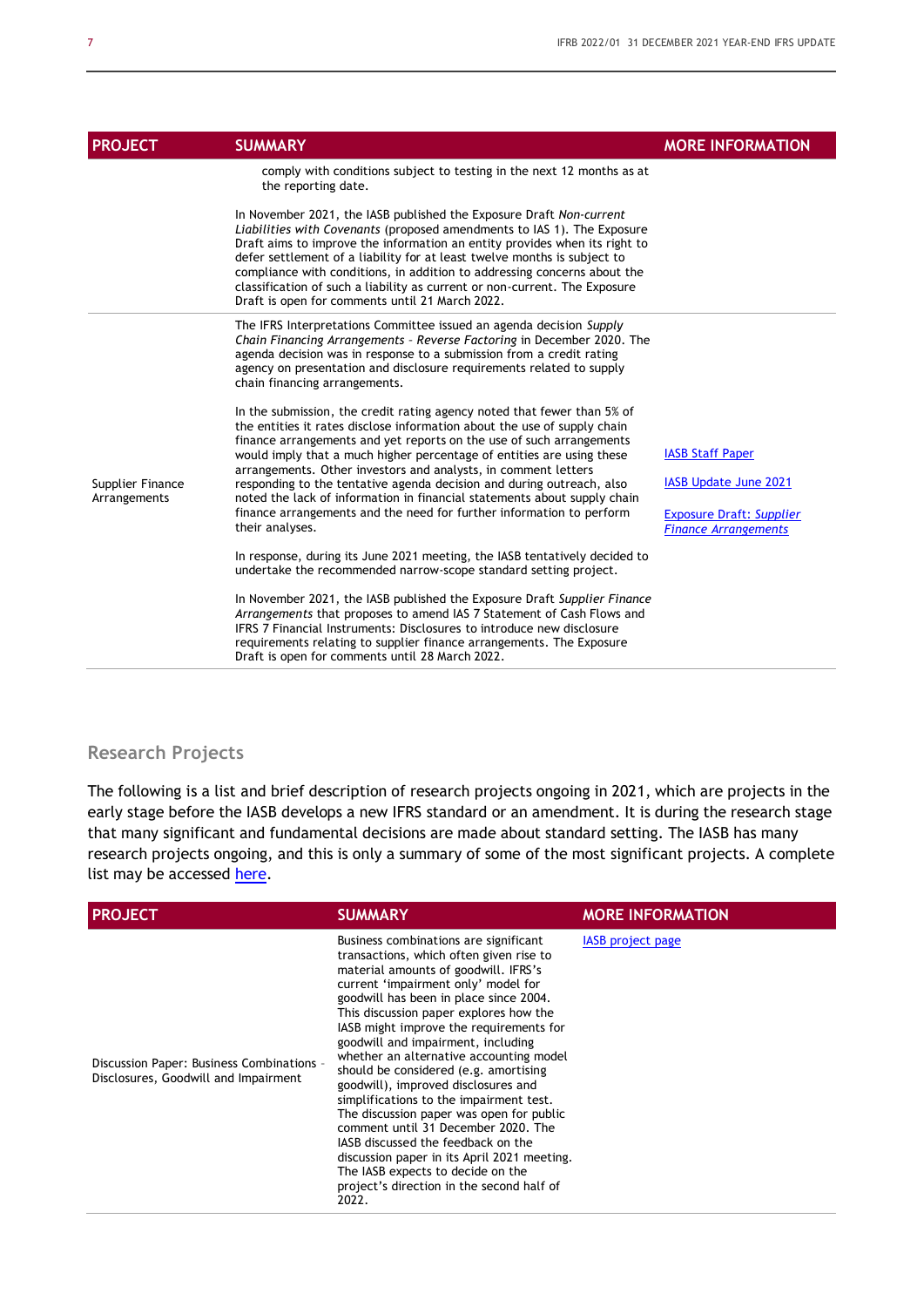| <b>PROJECT</b>                                                                  | <b>SUMMARY</b>                                                                                                                                                                                                                                                                                                                                                                                                                                                                                                                                                                                                                                                                                                                                                                                                                                                     | <b>MORE INFORMATION</b>                                                       |
|---------------------------------------------------------------------------------|--------------------------------------------------------------------------------------------------------------------------------------------------------------------------------------------------------------------------------------------------------------------------------------------------------------------------------------------------------------------------------------------------------------------------------------------------------------------------------------------------------------------------------------------------------------------------------------------------------------------------------------------------------------------------------------------------------------------------------------------------------------------------------------------------------------------------------------------------------------------|-------------------------------------------------------------------------------|
| Discussion Paper: Business Combinations<br>under Common Control                 | IFRS 3 does not currently specify how an<br>entity accounts for a business<br>combination under common control<br>('BCUCC'), for example, an entity<br>obtaining control of a company which has<br>the same parent. In November 2020, the<br>IASB issued a discussion paper exploring<br>potential approaches that might be<br>proposed in order to reduce diversity in<br>practice and improve transparency. The<br>comment period for the discussion paper<br>ended on 1 September 2021.                                                                                                                                                                                                                                                                                                                                                                         | <b>IASB</b> project page                                                      |
|                                                                                 | At its December 2021 meeting, the IASB<br>started to discuss the feedback it has<br>received on the discussion paper. This<br>feedback will help provide IASB with<br>directions as to whether and how so to<br>reach to the next stage of the project.<br>The IASB will continue to analyse<br>feedback in 2022 before deciding on the<br>project direction.                                                                                                                                                                                                                                                                                                                                                                                                                                                                                                      |                                                                               |
|                                                                                 | As part of its due process, the IASB is<br>required to perform a post-<br>implementation review ('PIR') on each<br>new IFRS or major amendments. These<br>PIRs are part of that due process.                                                                                                                                                                                                                                                                                                                                                                                                                                                                                                                                                                                                                                                                       | <b>IASB</b> project page                                                      |
| Post-Implementation Review of IFRS 9 -<br><b>Classification and Measurement</b> | The IASB completed its first phase of PIR<br>for IFRS 9 (identifying matters to be<br>examined) and has published a request<br>for information (RFI). The RFI was<br>published in September 2021 and is open<br>for public comment until 28 January<br>2022. In the second phase of the PIR, the<br>Board will consider the responses to the<br>request for information and will present<br>its findings.                                                                                                                                                                                                                                                                                                                                                                                                                                                          |                                                                               |
| Post-Implementation Review of IFRS 10,<br>11 and 12                             | The PIR for IFRS 10, 11 and 12 resulted in<br>a request for information (RFI) being<br>published in December 2020. At its<br>meeting in November 2021, the IASB met<br>to decide whether to take further action<br>arising from the PIR and whether to<br>conclude the PIR. The IASB expects to<br>issue a feedback statement in Q2 2022.                                                                                                                                                                                                                                                                                                                                                                                                                                                                                                                          | IASB project page<br>BDO comment letter on RFI - PIR on IFRS 10,<br>11 and 12 |
| Equity Method                                                                   | IAS 28 Investments in Associates and Joint IASB project page<br>Ventures requires entities that are joint<br>venturers with joint control of, or<br>investors with significant influence over,<br>an investee to apply the equity method.<br>The IFRS Interpretations Committee (the<br>Committee) received a number of queries<br>on equity method accounting and its<br>interaction with the accounting for other<br>ways of holding interests. At its meeting<br>in October 2021, the IASB decided to<br>research the implications of differences<br>between the principles in IAS 28<br>Investments in Associates and Joint<br>Ventures and those in other IFRS<br>standards relating to business<br>combinations and consolidation before<br>considering the applicable questions. The<br>IASB expects to decide on the project's<br>direction in March 2022. |                                                                               |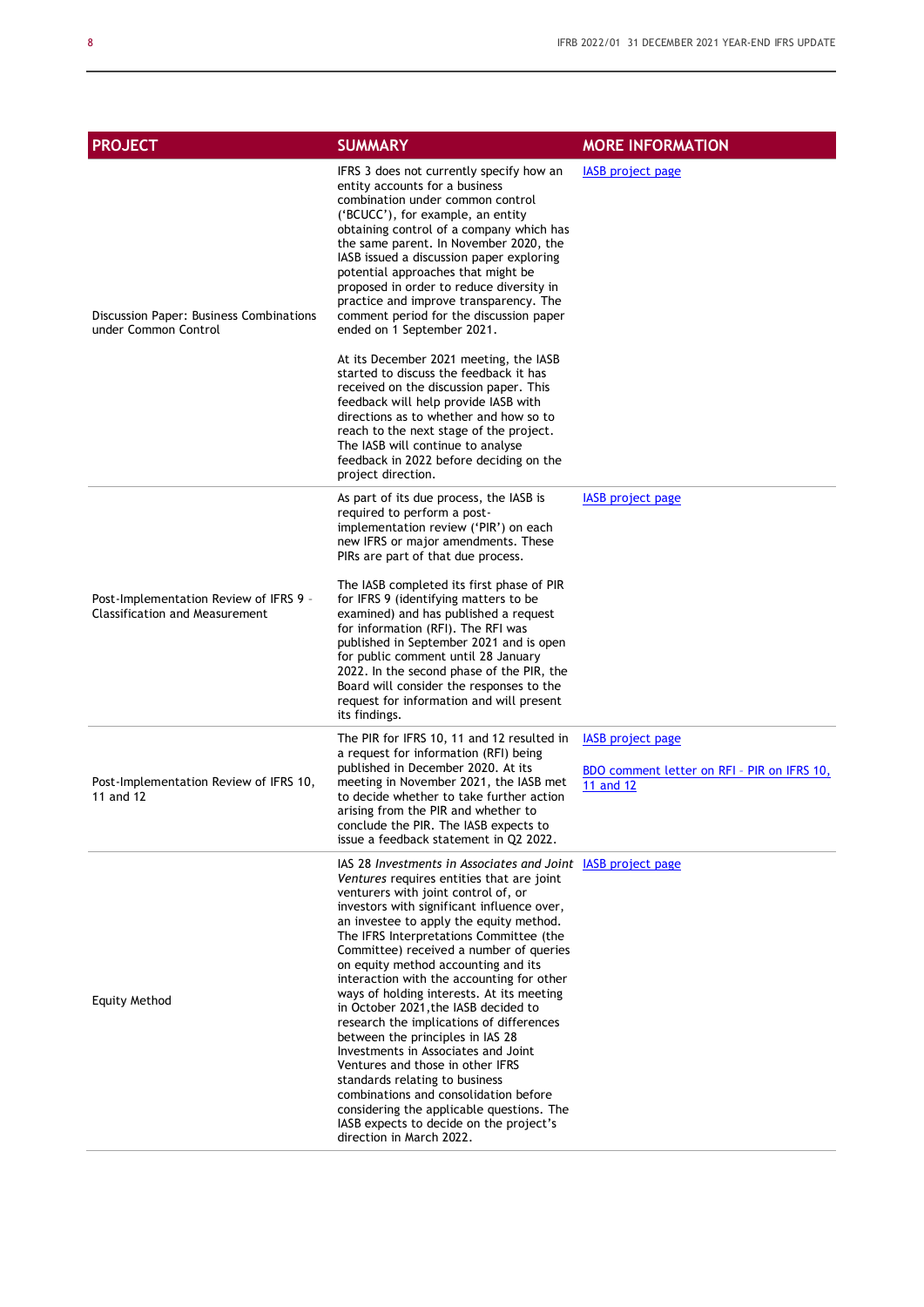## **IFRS INTERPRETATIONS COMMITTEE ACTIVITIES**

The IFRS Interpretations Committee ('the Committee') publishes agenda decisions after it determines there is sufficient guidance within existing IFRS requirements to determine the appropriate accounting treatment. The Committee may also issue authoritative interpretations in the form of 'IFRICs', the most recent of which is IFRIC 23 *Uncertainty over Income Tax Treatments,* which became effective for annual periods beginning on or after 1 January 2019.

IFRIC agenda decisions typically contain an explanation of how the requirements of IFRS are applied to a particular fact pattern. Consequently, agenda decisions set out the required approach to be followed, not an optional one, and regulators and enforcers worldwide take this view.

In August 2020, the IFRS Foundation's Due Process Handbook was amended. As part of those amendments, it is noted explicitly that although agenda decisions cannot add or change requirements in IFRS Standards, they explain how the applicable principles and requirements in IFRS Standards apply to the transaction or fact pattern that is described in the agenda decision. Because this explanation is derived from the principles and requirements in IFRS Standards, it follows that in order to assert compliance with IFRS entities are required to apply the approach set out in agenda decisions.

The amendments also clarified how agenda decisions should be implemented by entities. Firstly, because the explanatory material in an agenda decision might change an entity's understanding of how the principles and requirements in IFRS are required to be applied, it may be determined that an agenda decision results in a change in accounting policy for that entity (subject to the question of whether the previous accounting approach was clearly an error). Section 8.6 of the Due Process Handbook also states that it is expected that an entity would be entitled to sufficient time to make the determination of the effect that an agenda decision has and to implement any necessary changes in its accounting. Therefore, while agenda decisions do not have effective dates or transitional provisions, an entity would not be required to implement an agenda decision before it has had sufficient time to assess its impact and implement the appropriate changes to systems and processes. While the question of what constitutes 'sufficient time' is a matter of judgement, the Due Process Handbook is clear that an entity would be expected to implement any changes on a timely basis. We would expect that entities would implement any changes in their next annual or interim financial statements other than in circumstances, for example, when an agenda decision is published only a few weeks before a reporting date and where a significant amount of work is required to implement the required changes. If an agenda decision is not being implemented in the next annual or interim financial statements, disclosures need to be made about the existence of the agenda decision and the reason(s) why it is not being implemented immediately.

The amendments made to the Due Process Handbook in August 2020 also require that, in addition to the approval of the Committee, agenda decisions must also receive approval by the IASB to be published. If four or more Board members object, an agenda decision is not published and the Board decides how to proceed. All of the agenda decisions below have been approved by the IFRS Interpretations Committee and there were no objections from IASB Board members to the agenda decision that was considered in 2021 in accordance with the revised Due Process Handbook. Consequently, they have all been published and are applicable for the purpose of financial statements prepared in accordance with IFRS.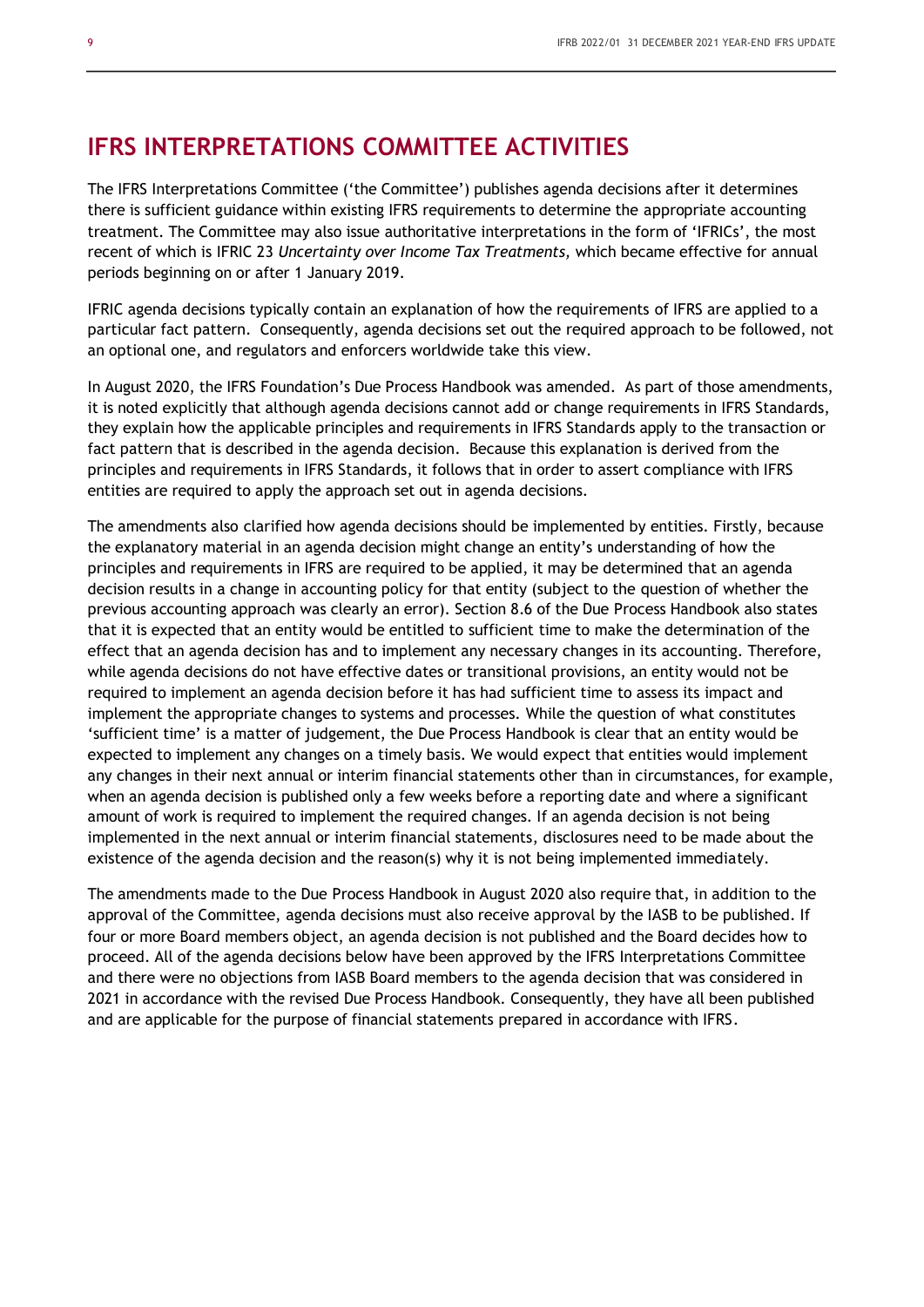| <b>AGENDA DECISION SUMMARY</b>                                                                                                                             |                                                                                                                                                                                                                                                                                                                                                                                                                                                                                                                                                                                                                                                                                                                                                                                                      | <b>MORE INFORMATION</b>                                     |
|------------------------------------------------------------------------------------------------------------------------------------------------------------|------------------------------------------------------------------------------------------------------------------------------------------------------------------------------------------------------------------------------------------------------------------------------------------------------------------------------------------------------------------------------------------------------------------------------------------------------------------------------------------------------------------------------------------------------------------------------------------------------------------------------------------------------------------------------------------------------------------------------------------------------------------------------------------------------|-------------------------------------------------------------|
| Configuration or<br><b>Customisation Costs in</b><br>a Cloud Computing<br>Arrangement (IAS 38<br>Intangible Assets)                                        | Clarifies how an entity accounts for costs incurred towards configuration<br>or customisation of a supplier's application software in a Software-as-a-<br>Service (SaaS) arrangement under different scenarios.                                                                                                                                                                                                                                                                                                                                                                                                                                                                                                                                                                                      | March 2021 IFRIC Update<br><b>BDO E-learning course</b>     |
| Hedging Variability in<br>Cash Flows due to Real<br>Interest Rates (IFRS 9<br>Financial Instruments)                                                       | Clarifies whether a hedge of the variability in cash flows arising from<br>changes in the real interest rate, rather than the nominal interest rate,<br>could be accounted for as a cash flow hedge.                                                                                                                                                                                                                                                                                                                                                                                                                                                                                                                                                                                                 | April 2021 IFRIC Update<br><b>BDO E-learning course</b>     |
| Attributing Benefit to<br>Periods of Service (IAS<br>19 Employee Benefits)                                                                                 | Clarifies the periods of service to which an entity attributes benefit for a<br>particular defined benefit plan in cases where employees are entitled to a<br>lump sum benefit payment when they reach a specified retirement age<br>and the amount of the retirement benefit is dependent on the length of<br>employee service with the entity before the retirement age and is capped<br>at a specified number of consecutive years of service.                                                                                                                                                                                                                                                                                                                                                    | April 2021 IFRIC Update<br><b>BDO E-learning course</b>     |
| Costs Necessary to Sell<br>Inventories (IAS 2<br><i>Inventories</i> )                                                                                      | Clarifies which costs an entity needs to include as the 'estimated costs<br>necessary to make the sale' when determining the net realisable value of<br>inventories, specifically whether an entity may consider only those costs<br>that are incremental to the sale.                                                                                                                                                                                                                                                                                                                                                                                                                                                                                                                               | June 2021 IFRIC Update<br><b>BDO E-learning course</b>      |
| Preparation of Financial<br>Statements when an<br>Entity is No Longer a<br>Going Concern (IAS 10<br>Events after the<br>Reporting Period)                  | Clarifies the following points with respect to an entity that is no longer a<br>going concern:<br>Whether the entity can prepare financial statements for prior periods<br>on a going concern basis if it was a going concern in those periods and<br>has not previously prepared financial statements for those periods;<br>and<br>Whether the entity needs to restate comparative information to<br>$\bullet$<br>reflect the basis of accounting used in preparing the current period's<br>financial statements if it had previously issued financial statements<br>for the comparative period on a going concern basis.                                                                                                                                                                           | June 2021 IFRIC Update<br><b>BDO E-learning course</b>      |
| Non-refundable Value<br>Added Tax on Lease<br>Payments (IFRS 16<br>Leases)                                                                                 | The Committee received a question about how a lessee accounts for non-<br>refundable value added taxes (VAT) charged on lease payments. The<br>Committee performed outreach and concluded that there was limited<br>evidence:<br>that non-refundable VAT on lease payments is material to affected<br>a.<br>lessees: and<br>of diversity in the way lessees in similar circumstances account<br>b.<br>for non-refundable VAT on lease payments.<br>Therefore, the Committee decided not to add a standard-setting project<br>to this work plan.                                                                                                                                                                                                                                                      | September 2021 IFRIC update<br><b>BDO E-learning course</b> |
| Accounting for<br>Warrants that are<br>Classified as Financial<br>Liabilities on Initial<br>Recognition (IAS 32<br>Financial Instruments:<br>Presentation) | In response to a request about the application of IAS 32 in relation to the<br>reclassification of warrants, the Committee observed that IAS 32 does not<br>contain any general requirements for reclassifying financial liabilities and<br>equity instruments after initial recognition when the instrument's<br>contractual terms are unchanged.<br>Reclassification by the issuer has been considered as one of the practical<br>issues the Board is considering to address in its Financial Instruments with<br>Characteristics of Equity (FICE) project. Therefore, the Committee<br>decided not to add a standard-setting project to this work plan.                                                                                                                                           | September 2021 IFRIC update<br><b>BDO E-learning course</b> |
| Economic Benefits from<br>Use of a Windfarm<br>(IFRS 16 Leases)                                                                                            | The Committee received a request about whether, applying paragraph<br>B9(a) of IFRS 16, an electricity retailer (retailer) has the right to obtain<br>substantially all the economic benefits from use of a windfarm throughout<br>the term of an agreement with a windfarm generator (supplier).<br>The Committee observed through its analysis that although the retailer has<br>the right to obtain a portion of the economic benefits (the renewable<br>energy credits) from use of the windfarm, it does not have the right to<br>obtain substantially all the economic benefits from use of the windfarm<br>because it has no right to obtain any of the electricity the windfarm<br>produces throughout the period of the agreement. Consequently, the<br>agreement does not contain a lease. | November 2021 IFRIC update                                  |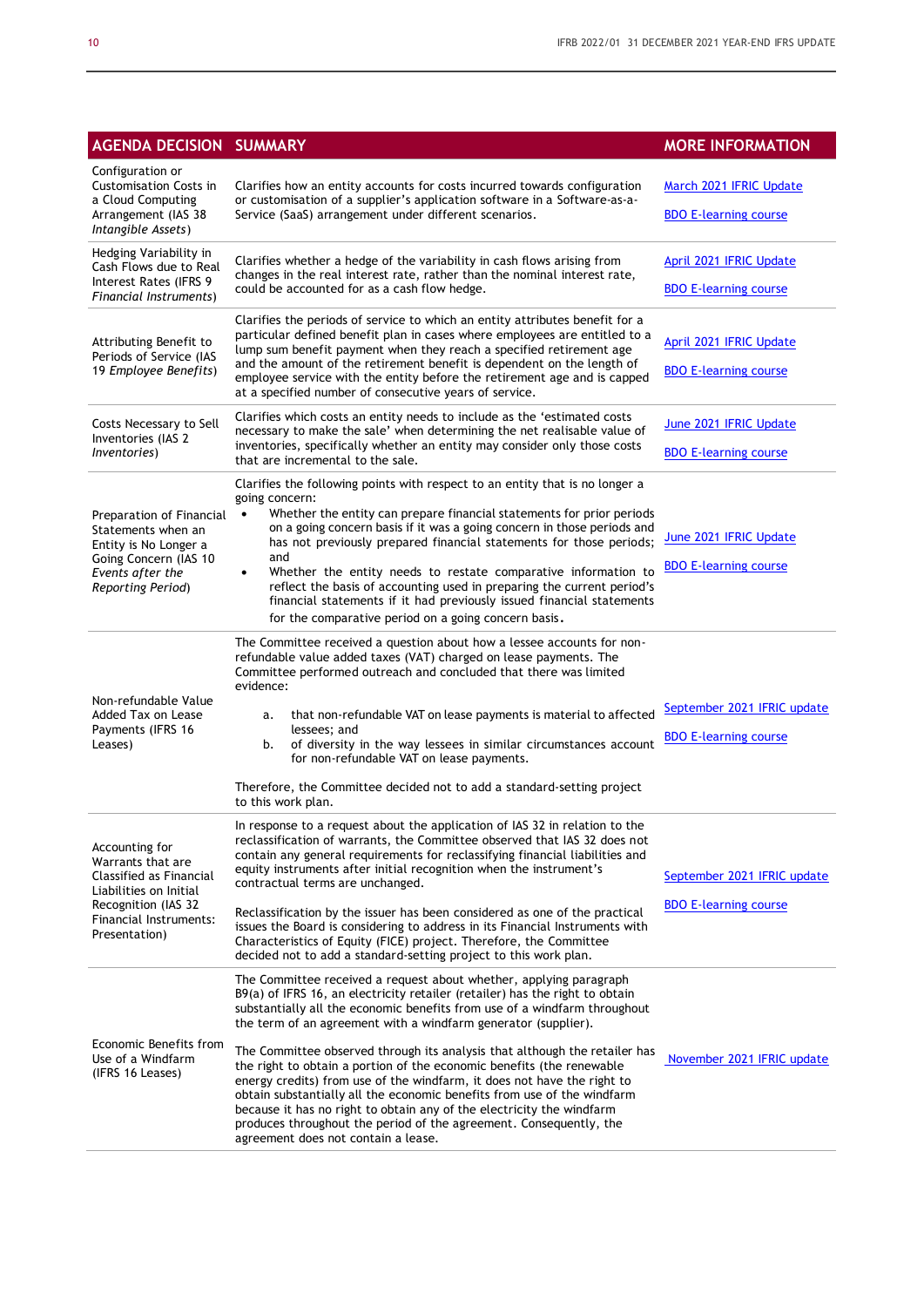## **OTHER IASB AND IFRS FOUNDATION ACTIVITIES**

#### **Sustainability Reporting**

On 30 September 2020, the Trustees of the IFRS Foundation published a [consultation paper](https://cdn.ifrs.org/-/media/project/sustainability-reporting/consultation-paper-on-sustainability-reporting.pdf?la=en) on Sustainability Reporting ('the paper'). The paper requested feedback on views of the IFRS Foundation Trustees on how the IFRS Foundation might contribute to the development of consistent global requirements, which would enhance the usefulness and comparability of information provided to stakeholders (e.g. investors, the corporate sector, central banks and market regulators).

The approach proposed in the consultation paper is for an International Sustainability Standards Board ('ISSB') to be created under the governance structure of the IFRS Foundation to sit alongside the IASB and develop global sustainability standards with an initial focus on climate-related risks. In April 2021, the Trustees of the IFRS Foundation published an [Exposure Draft](https://www.ifrs.org/content/dam/ifrs/project/sustainability-reporting/ed-2021-5-proposed-constitution-amendments-to-accommodate-sustainability-board.pdf) outlining the proposed amendments to the IFRS Foundation Constitution to accommodate the ISSB. Comments were due on 31 July 2021.

After considering feedback received on the consultation paper, the IFRS Foundation established the International Sustainability Standards Board ('ISSB') on 3 November 2021 along with the issue of two prototype sustainability standards on climate and general disclosure requirements. These prototype standards were developed by the Technical Readiness Working Group (TRWG) prior to the formation of the ISSB. More information on this announcement can be found [here.](https://www.bdo.global/getmedia/22e358bf-f167-40b2-a0a8-5beddae8c807/ISRB-2021-01-ISSB-formed-and-prototype-standards.pdf.aspx)

Further information on the sustainability reporting project may be accessed [here](https://www.ifrs.org/projects/work-plan/sustainability-reporting/#current-stage) including a 31 December 2021 year-end Sustainability Reporting update to be published in January 2022.